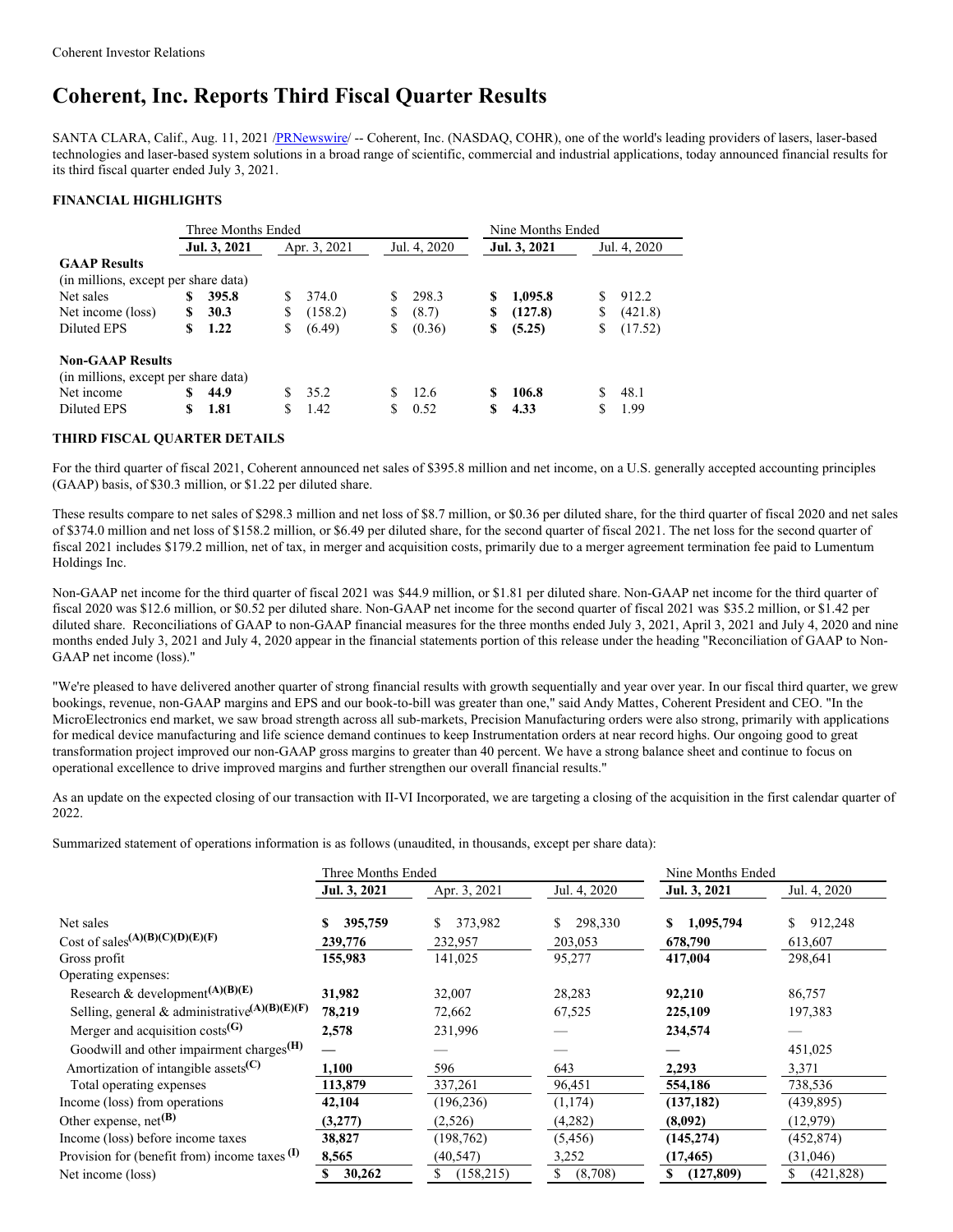| Net income (loss) per share: |        |        |        |        |         |
|------------------------------|--------|--------|--------|--------|---------|
| Basic                        | 1.24   | (6.49) | (0.36) | (5.25) | 17.52)  |
| Diluted                      | 1.22   | (6.49) | (0.36) | (5.25) | (17.52) |
|                              |        |        |        |        |         |
| Shares used in computations: |        |        |        |        |         |
| Basic                        | 24,435 | 24.389 | 24.159 | 24.362 | 24,075  |
| Diluted                      | 24,842 | 24,389 | 24,159 | 24,362 | 24,075  |

**(A)** Stock-based compensation expense included in operating results is summarized below (all footnote amounts are unaudited, in thousands, except per share data):

| Stock-based compensation expense        | Three Months Ended |              | Nine Months Ended |              |              |
|-----------------------------------------|--------------------|--------------|-------------------|--------------|--------------|
|                                         | Jul. 3, 2021       | Apr. 3, 2021 | Jul. 4, 2020      | Jul. 3, 2021 | Jul. 4, 2020 |
| Cost of sales                           | \$1,720            | \$1.989      | \$1,237           | 5.981        | \$3,430      |
| Research & development                  | 1.100              | 1.030        | 1.469             | 3.329        | 2.924        |
| Selling, general $\&$ administrative    | 7.328              | 6.073        | 11.680            | 22,115       | 24.722       |
| Impact on income (loss) from operations | 10.148<br>S        | 9.092        | 14.386            | 31,425       | \$31,076     |

For the fiscal quarters ended July 3, 2021, April 3, 2021 and July 4, 2020, the impact on net income (loss), net of tax was \$8,963 (\$0.36 per diluted share), \$7,746 (\$0.31 per diluted share) and \$12,834 (\$0.53 per diluted share), respectively. For the nine months ended July 3, 2021 and July 4, 2020, the impact on net income (loss), net of tax was \$27,322 (\$1.11 per diluted share) and \$27,662 (\$1.14 per diluted share), respectively.

**(B)** Changes in deferred compensation plan liabilities are included in cost of sales and operating expenses while gains and losses on deferred compensation plan assets are included in other income (expense), net. Deferred compensation expense (benefit) included in operating results is summarized below:

## **Deferred compensation expense (benefit)** Three Months Ended Nine Months Ended **Jul. 3, 2021** Apr. 3, 2021 Jul. 4, 2020 **Jul. 3, 2021** Jul. 4, 2020 Cost of sales **\$ 22** \$ 11 \$ 14 **\$ 44** \$ 122 Research & development **461** 293 72 **1,049** 102 Selling, general & administrative **2,034** 1,818 353 **5,658** 976 Impact on income (loss) from operations **\$ 2,517** \$ 2,122 \$ 439 **\$ 6,751** \$ 1,200

For the fiscal quarters ended July 3, 2021, April 3, 2021 and July 4, 2020, the impact on other expense, net from gains or losses on deferred compensation plan assets was income of \$2,744, \$2,692 and \$687, respectively. For the nine months ended July 3, 2021 and July 4, 2020, the impact on other expense, net from gains or losses on deferred compensation plan assets was income of \$7,732 and \$1,616, respectively.

**(C)** Amortization of intangibles is included in cost of sales and operating expenses as summarized below:

| <b>Amortization of intangibles</b>      | Three Months Ended                |              | Nine Months Ended |              |              |
|-----------------------------------------|-----------------------------------|--------------|-------------------|--------------|--------------|
|                                         | Jul. 3, 2021                      | Apr. 3, 2021 | Jul. 4, 2020      | Jul. 3, 2021 | Jul. 4, 2020 |
| Cost of sales                           | $\frac{\text{S}}{\text{S}}$ 2.009 | 1.855<br>S.  | 2.304<br>S.       | \$5,881      | \$23,795     |
| Amortization of intangible assets       | 1.100                             | 596          | 643               | 2.293        | 3.371        |
| Impact on income (loss) from operations | 3.109<br>$\mathbf{s}$             | 2.451        | 2.947             | 8,174<br>S.  | 27,166       |

For the fiscal quarters ended July 3, 2021, April 3, 2021 and July 4, 2020, the impact on net income (loss), net of tax was \$2,666 (\$0.11 per diluted share), \$2,159 (\$0.09 per diluted share), and \$2,139 (\$0.09 per diluted share), respectively. For the nine months ended July 3, 2021 and July 4, 2020, the impact on net income (loss), net of tax was \$7,095 (\$0.29 per diluted share) and \$19,741 (\$0.81 per diluted share), respectively.

- **(D)** For the fiscal quarter and nine months ended July 3, 2021, the impact of inventory step-up costs related to acquisitions was \$863 (\$641 net of tax (\$0.03 per diluted share)).
- **(E)** For the fiscal quarters ended July 3, 2021, April 3, 2021 and July 4, 2020, the impact of restructuring charges was \$160 (\$146 net of tax (\$0.01 per diluted share)), \$3,659 (\$3,059 net of tax (\$0.12 per diluted share)), and \$518 (\$397 net of tax (\$0.02 per diluted share)), respectively. For the nine months ended July 3, 2021 and July 4, 2020, the impact of restructuring charges was \$9,202 (\$7,678 net of tax (\$0.31 per diluted share)) and \$2,530 (\$1,861 net of tax (\$0.08 per diluted share)), respectively.
- **(F)** For the fiscal quarter and nine months ended July 4, 2020, selling, general & administrative expense includes an accelerated compensation charge for our former CEO of \$941 (\$732 net of tax (\$0.03 per diluted share)). For the nine months ended July 4, 2020, selling, general & administrative expense includes a legal settlement related to an asset recovery of \$1,365 (\$1,106 net of tax (\$0.05 per diluted share)).
- **(G)** For the fiscal quarter and nine months ended July 3, 2021, we incurred merger and acquisitions costs of \$2,578 (\$1,992 net of tax (\$0.08 per diluted share)) and \$234,574 (\$181,209 net of tax (\$7.40 per diluted share)), including a termination fee paid to Lumentum Holdings Inc. of \$217,600 in the nine months ended July 3, 2021.
- **(H)** For the fiscal quarter ended April 4, 2020, goodwill and other impairment charges included a \$327,203 (\$327,203 net of tax (\$13.58 per diluted share)) charge for impairment of goodwill, a \$121,350 (\$94,651 net of tax (\$3.92 per diluted share)) charge for impairment of long-lived assets and a \$2,472 (\$2,472 net of tax (\$0.10 per diluted share)) charge for impairment of an investment. For the nine months ended July 4, 2020,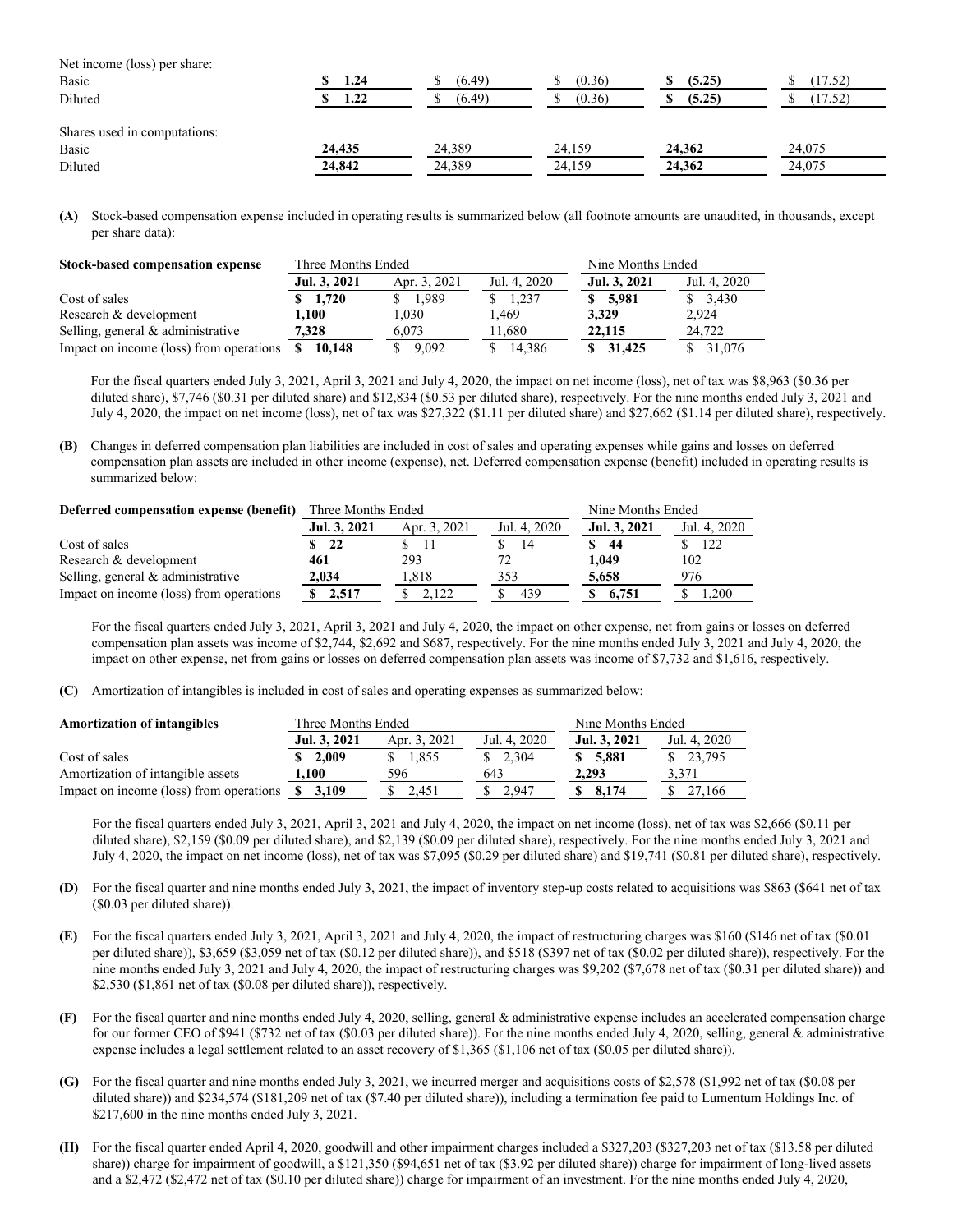goodwill and other impairment charges included a \$327,203 (\$327,203 net of tax (\$13.64 per diluted share)) charge for impairment of goodwill, a \$121,350 (\$94,651 net of tax (\$3.92 per diluted share)) charge for impairment of long-lived assets and a \$2,472 (\$2,472 net of tax (\$0.10 per diluted share)) charge for impairment of an investment.

**(I)** The fiscal quarters ended July 3, 2021, April 3, 2021 and July 4, 2020 included a non-recurring income tax charge of \$308 (\$0.01 per diluted share), \$1,854 (\$0.07 per diluted share) and \$5,261 (\$0.21 per diluted share), respectively. The fiscal quarters ended July 3, 2021, April 3, 2021 and July 4, 2020 included a benefit of \$126 (\$0.01 per diluted share), \$598 (\$0.02 per diluted share) and \$51 (\$0.00 per diluted share), of excess tax charges (benefits) for employee stock-based compensation, respectively. The nine months ended July 3, 2021 and July 4, 2020 included nonrecurring income tax charge of \$10,776 (\$0.44 per diluted share) and a benefit of \$2,202 (\$0.09 per diluted share), respectively. The nine months ended July 3, 2021 and July 4, 2020 included a benefit of \$113 (\$0.00 per diluted share) and \$1,079 (\$0.05 per diluted share) of excess tax charges (benefits) for employee stock-based compensation, respectively.

Summarized balance sheet information is as follows (unaudited, in thousands):

|                                                                    | Jul. 3, 2021   | Oct. 3, 2020    |
|--------------------------------------------------------------------|----------------|-----------------|
| <b>ASSETS</b>                                                      |                |                 |
| Current assets:                                                    |                |                 |
| Cash, cash equivalents, restricted cash and short-term investments | 410,786<br>S   | 476,369<br>S    |
| Accounts receivable, net                                           | 256,197        | 220,289         |
| Inventories                                                        | 400,547        | 426,756         |
| Prepaid expenses and other assets                                  | 87,744         | 88,250          |
| Total current assets                                               | 1,155,274      | 1,211,664       |
| Property and equipment, net                                        | 295,481        | 245,678         |
| Other assets                                                       | 411,432        | 370,154         |
| Total assets                                                       | S<br>1,862,187 | \$<br>1,827,496 |
| <b>LIABILITIES AND STOCKHOLDERS' EQUITY</b>                        |                |                 |
| Current liabilities:                                               |                |                 |
| Short-term borrowings                                              | 17,730<br>S    | 16,817<br>S.    |
| Accounts payable                                                   | 108,831        | 60,225          |
| Other current liabilities                                          | 244,706        | 191,016         |
| Total current liabilities                                          | 371,267        | 268,058         |
| Long-term liabilities                                              | 651,464        | 632,214         |
| Total stockholders' equity                                         | 839,456        | 927,224         |
| Total liabilities and stockholders' equity                         | S<br>1,862,187 | \$<br>1,827,496 |

Reconciliation of GAAP to Non-GAAP net income (loss), net of tax (unaudited, in thousands, other than per share data):

|                                                   | Three Months Ended |                  |               | Nine Months Ended |                  |
|---------------------------------------------------|--------------------|------------------|---------------|-------------------|------------------|
|                                                   | Jul. 3, 2021       | Apr. 3, 2021     | Jul. 4, 2020  | Jul. 3, 2021      | Jul. 4, 2020     |
| GAAP net income (loss)                            | 30,262             | (158, 215)<br>S. | (8,708)<br>S. | (127, 809)<br>S   | (421, 828)<br>S. |
| Stock-based compensation expense                  | 8.963              | 7.746            | 12.834        | 27,322            | 27,662           |
| Amortization of intangible assets                 | 2.666              | 2,159            | 2,139         | 7.095             | 19.741           |
| Restructuring charges and other                   | 146                | 3,059            | 1.129         | 7,678             | 2,593            |
| Non-recurring tax expense (benefit)               | 308                | 1,854            | 5,261         | 10,776            | (2,202)          |
| Tax benefit from stock-based compensation expense | (126)              | (598)            | (51)          | (113)             | (1,079)          |
| Goodwill and other impairment/asset charges       |                    |                  |               |                   | 423,220          |
| Purchase accounting step-up amortization          | 641                |                  |               | 641               |                  |
| Merger and acquisition costs                      | 1.992              | 179.217          |               | 181,209           |                  |
| Non-GAAP net income                               | 44,852             | 35,222           | 12,604        | 106,799           | 48,107           |
| Non-GAAP net income per diluted share             | 1.81               | 1.42             | 0.52          | 4.33              | 1.99             |

### **Cautionary Note Regarding Forward-Looking Statements**

This communication contains forward-looking statements relating to future events and expectations that are based on certain assumptions and contingencies. The forward-looking statements are made pursuant to the safe harbor provisions of the U.S. Private Securities Litigation Reform Act of 1995. The forward-looking statements in this document involve risks and uncertainties, which could cause actual results, performance, or trends to differ materially from those expressed in the forward-looking statements herein or in previous disclosures.

II–VI and Coherent believe that all forward-looking statements made in this communication have a reasonable basis, but there can be no assurance that management's expectations, beliefs, or projections as expressed in the forward-looking statements will actually occur or prove to be correct. In addition to general industry and global economic conditions, factors that could cause actual results to differ materially from those discussed in the forward-looking statements in this communication include, but are not limited to: (a) with respect to both Coherent's business outlook and the proposed transaction: (i) risks associated with the recovery of global and regional economies from the negative effects of the COVID-19 pandemic and related private and public sector measures; (ii) the impact of COVID-19 related matters on our business and the combined company; (iii) our ability to successfully transfer the manufacturing of our High Power Fiber Lasers and related business and operations between facilities (including in connection with the proposed transaction); (iv) our ability to successfully manage our planned site consolidation projects and other cost reduction programs and to achieve the related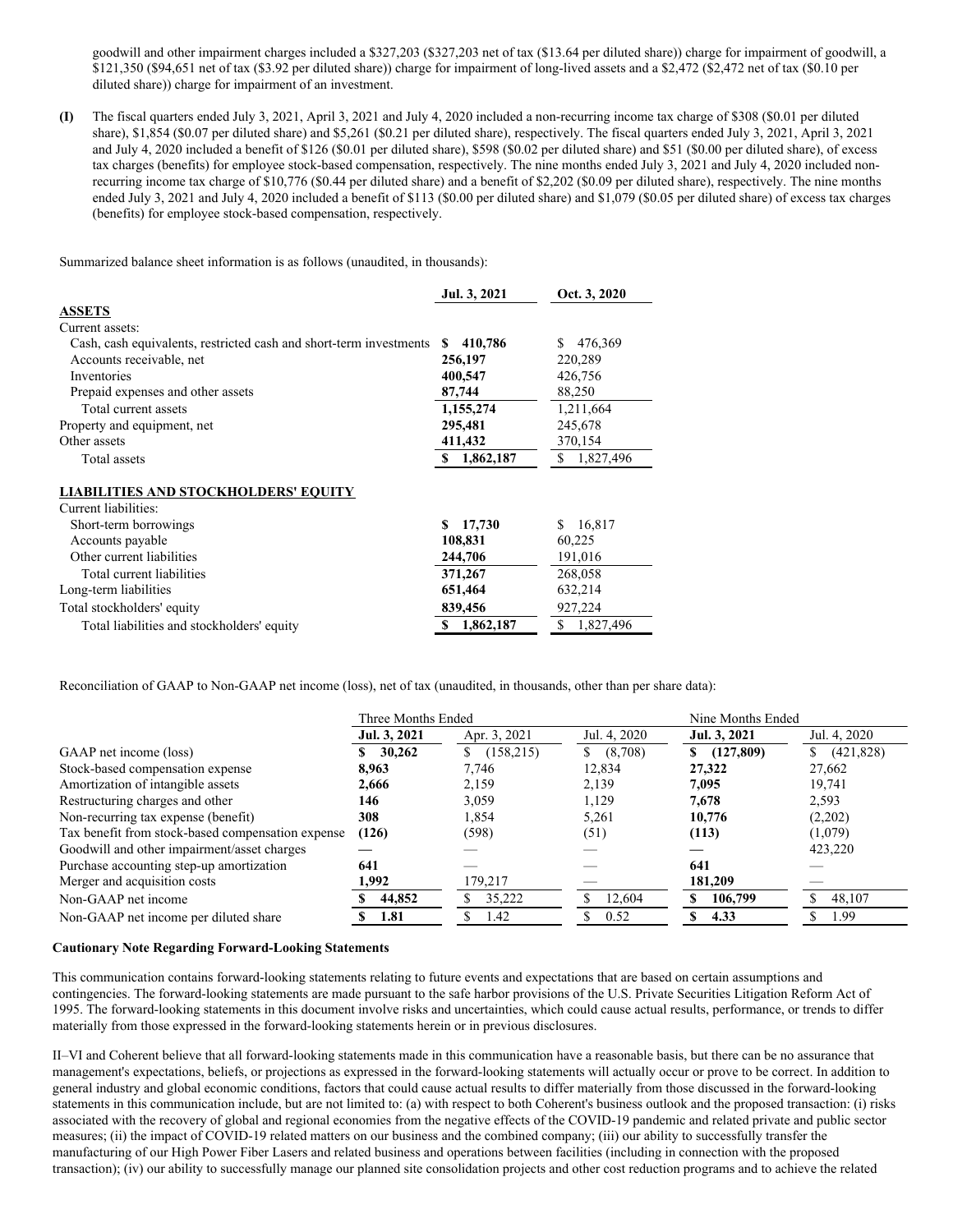anticipated savings and improved operational efficiencies (including in connection with the proposed transaction); and (v) Coherent's ability to provide a safe working environment for members during the COVID-19 pandemic or any other public health crises, including pandemics or epidemics; (b) with respect to Coherent's business outlook: (i) global demand, acceptance and adoption of our products; (ii) the worldwide demand for flat panel displays and adoption of OLED for mobile displays; (iii) the pricing and availability of OLED displays; (iv) the demand for and use of our products in commercial applications; (v) our ability to generate sufficient cash to fund capital spending or debt repayment; (vi) our successful implementation of our customer design wins; (vii) our and our customers' exposure to risks associated with worldwide economic conditions; (viii) our customers' ability to cancel long-term purchase orders; (ix) the ability of our customers to forecast their own end markets; (x) our ability to accurately forecast future periods; (xi) continued timely availability of products and materials from our suppliers; (xii) our ability to timely ship our products and our customers' ability to accept such shipments; (xiii) our ability to have our customers qualify our products; (xiv) worldwide government economic policies, including trade relations between the United States and China; and (xv) our ability to manage our expanded operations; and (c) with respect to the proposed transaction between Coherent and II-VI: (i) the failure of any one or more of the assumptions stated above to prove to be correct; (ii) the conditions to the completion of the proposed transaction between II–VI and Coherent, including the receipt of any required regulatory approvals, and the risks that those conditions will not be satisfied in a timely manner or at all; (iii) the occurrence of any event, change or other circumstances that could give rise to an amendment or termination of the merger agreement relating to the proposed transaction, including the receipt by either party of an unsolicited proposal from a third party; (iv) II–VI's ability to finance the proposed transaction, the substantial indebtedness II–VI expects to incur in connection with the proposed transaction and the need to generate sufficient cash flows to service and repay such debt; (v) the possibility that the combined company may be unable to achieve expected synergies, operating efficiencies and other benefits within the expected time-frames or at all and to successfully integrate Coherent's operations with those of the combined company; (vi) the possibility that such integration may be more difficult, time-consuming or costly than expected or that operating costs and business disruption (including, without limitation, disruptions in relationships with employees, customers or suppliers) may be greater than expected in connection with the proposed transaction; (vii) litigation and any unexpected costs, charges or expenses resulting from the proposed transaction; (viii) the risk that disruption from the proposed transaction materially and adversely affects the respective businesses and operations of II–VI and Coherent; (ix) potential adverse reactions or changes to business relationships resulting from the announcement, pendency or completion of the proposed transaction; (x) the ability of II–VI and Coherent to retain and hire key employees; (xi) the purchasing patterns of customers and end users; (xii) the timely release of new products, and acceptance of such new products by the market; (xiii) the introduction of new products by competitors and other competitive responses; (xiv) II–VI's and Coherent's ability to assimilate recently acquired businesses and realize synergies, cost savings and opportunities for growth in connection therewith, together with the risks, costs, and uncertainties associated with such acquisitions; (xv) II–VI's and Coherent's ability to devise and execute strategies to respond to market conditions; (xvi) the risks to anticipated growth in industries and sectors in which II–VI and Coherent operate; (xvii) the risks to realizing the benefits of investments in research and development and commercialization of innovations; (xviii) the risks that the combined company's stock price will not trade in line with industrial technology leaders; (xix) pricing trends, including II–VI's and Coherent's ability to achieve economies of scale; and/or (xx) uncertainty as to the long-term value of II–VI common stock. Both II–VI and Coherent disclaim any obligation to update information contained in these forward-looking statements, whether as a result of new information, future events or developments, or otherwise.

These risks, as well as other risks associated with the proposed transaction, are more fully discussed in the definitive joint proxy statement/prospectus included in the registration statement on Form S-4 (File No. 333-255547) filed with the U.S. Securities and Exchange Commission (the "SEC"), and thereafter amended, in connection with the proposed transaction (the "Form S-4"). While the list of factors discussed above and the list of factors presented in the Form S-4 are considered representative, no such list should be considered to be a complete statement of all potential risks and uncertainties. Unlisted factors may present significant additional obstacles to the realization of forward-looking statements. For additional information about other factors that could cause actual results to differ materially from those described in the forward-looking statements, please refer to II–VI's and Coherent's respective periodic reports and other filings with the SEC, including the risk factors contained in II–VI's and Coherent's most recent Quarterly Reports on Form 10-Q and Annual Reports on Form 10-K. Neither Coherent nor II–VI assumes any obligation to publicly provide revisions or updates to any forward-looking statements, whether as a result of new information, future developments or otherwise, should circumstances change, except as otherwise required by securities and other applicable laws.

# **Important Information and Where You Can Find It**

This communication does not constitute an offer to buy or solicitation of an offer to sell any securities. In connection with the proposed transaction, II-VI and Coherent filed with the SEC the Form S-4 on April 27, 2021 (as amended on May 4, 2021 and as supplemented by Coherent in its Form 8-K, as amended, filed with the SEC on June 15, 2021), which includes a joint proxy statement of II-VI and Coherent and that also constitutes a prospectus with respect to shares of II-VI's common stock to be issued in the proposed transaction. The Form S-4 was declared effective on May 6, 2021, and II-VI and Coherent commenced mailing to their respective stockholders on or about May 10, 2021. This communication is not a substitute for the Form S-4, the definitive joint proxy statement/prospectus or any other document II-VI and/or Coherent may file with the SEC in connection with the proposed transaction. INVESTORS AND SECURITY HOLDERS OF II-VI AND COHERENT ARE URGED TO READ THE DEFINITIVE JOINT PROXY STATEMENT/PROSPECTUS, FORM S-4 AND OTHER DOCUMENTS FILED WITH THE SEC, AS WELL AS ANY AMENDMENTS OR SUPPLEMENTS TO THESE DOCUMENTS, CAREFULLY IN THEIR ENTIRETY, AS THEY CONTAIN IMPORTANT INFORMATION ABOUT THE PROPOSED TRANSACTION. Investors and security holders are able to obtain free copies of these documents and other documents filed with the SEC by II-VI and/or Coherent through the website maintained by the SEC at [www.sec.gov](http://www.sec.gov). Copies of the documents filed with the SEC by Coherent may be obtained free of charge on Coherent's investor relations site at <https://investors.coherent.com>. Copies of the documents filed with the SEC by II-VI may be obtained free of charge on II-VI's investor relations site at <https://ii-vi.com/investor-relations>.

### **No Offer or Solicitation**

This communication shall not constitute an offer to sell or the solicitation of an offer to buy any securities, nor shall there be any sale of securities in any jurisdiction in which the offer, solicitation or sale would be unlawful prior to the registration or qualification under the securities laws of any such jurisdiction. No offering of securities shall be made except by means of a prospectus meeting the requirements of Section 10 of the U.S. Securities Act of 1933, as amended.

Founded in 1966, Coherent, Inc. is one of the world's leading providers of lasers, laser-based technologies and laser-based system solutions in a broad range of scientific, commercial and industrial customers. Our common stock is listed on the Nasdaq Global Select Market and is part of the Russell 1000 and Standard & Poor's MidCap 400 Index. For more information about Coherent, visit the company's website at [www.coherent.com](https://c212.net/c/link/?t=0&l=en&o=3256907-1&h=1840112726&u=http%3A%2F%2Fwww.coherent.com%2F&a=www.coherent.com) for product and financial updates.